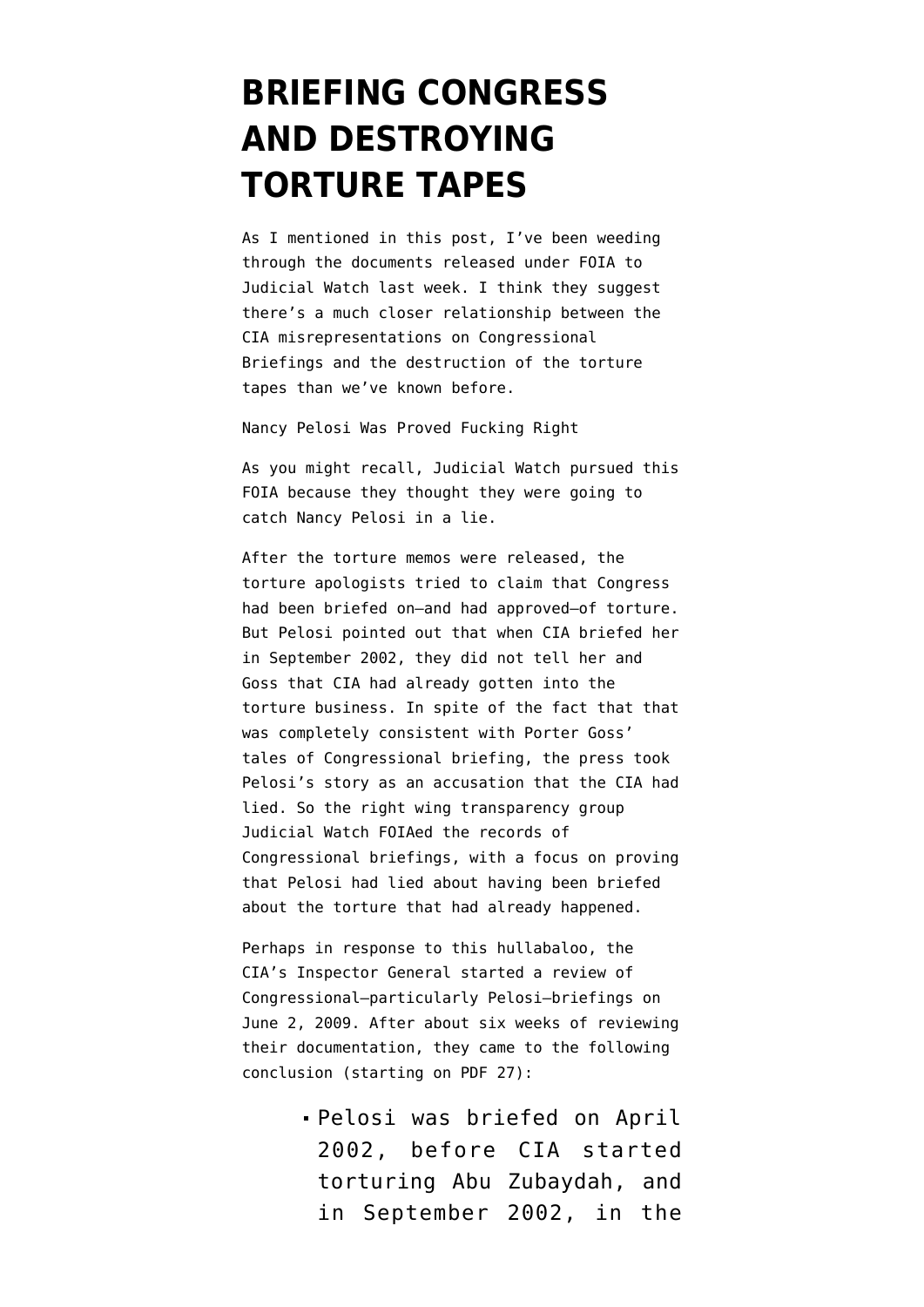briefing under discussion.

- CIA's own records regarding the September 4, 2002 briefing are so erroneous they show Jane Harman, not Pelosi, received the briefing.
- The only CIA record on the content of the September 4, 2002 briefing is the set of cables between Jose Rodriguez, (probably) Jonathan Fredman, and one other CTC person; this is the cable altered after the fact.
- People from the Directorate of Operations, and James Pavitt personally, repeatedly made claims about the content of the Pelosi briefing over the years, yet none of that sourced any first-hand knowledge or documentation.

That is, [as is the case with CIA's other](http://emptywheel.firedoglake.com/2010/03/16/cia-documents-prove-cia-claims-about-briefing-congress-on-torture-were-fabrications/) [briefings on torture](http://emptywheel.firedoglake.com/2010/03/16/cia-documents-prove-cia-claims-about-briefing-congress-on-torture-were-fabrications/), they have no fucking clue what they briefed to Pelosi.

Which leaves [Pelosi and Goss' consistent claim](http://emptywheel.firedoglake.com/2009/05/21/goss-wont-elaborate-on-torture-techniques-that-were-to-be-employed/) that CIA didn't even tell them they had already waterboarded Abu Zubaydah 83 times by the time they briefed them.

Creating the Illusion of Congressional Oversight

But the bigger news, as I [pointed out earlier](http://www.emptywheel.net/2010/06/13/they-changed-the-pelosi-briefing-description-after-deciding-to-destroy-torture-tapes/), is that the CIA appears to have been crafting a record of Congressional Briefing in conjunction with their efforts to destroy the torture tapes.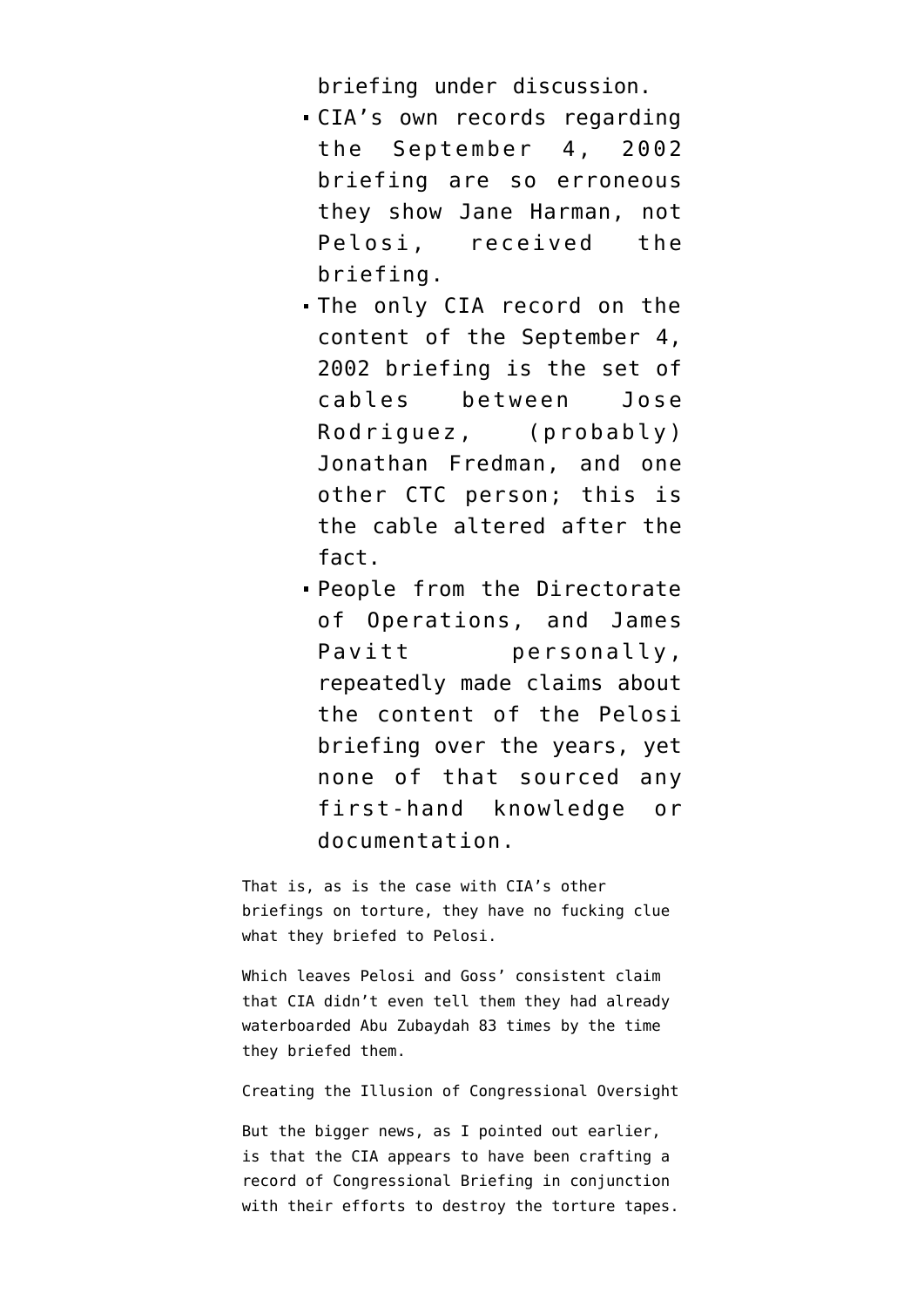As my earlier post laid out, Jose Rodriguez briefed Pelosi and Goss on September 4, 2002. That was the the day before–according to an October 25, 2002 cable (see [PDF 3\)](http://www.aclu.org/files/assets/cia_release20100415_p01-09.pdf)–folks at CIA HQ started talking in earnest about the danger of the torture tapes. The following day, the briefers altered their record of the meeting (see [PDF 84](http://www.judicialwatch.org/files/documents/2010/CIApart2-06042010.pdf) and [PDF 11-12\)](http://www.judicialwatch.org/files/documents/2010/CIApart5-06042010.pdf), though we don't know what the change entailed. No official Memorandum for the Record was ever made of the briefing and there is no record of Stan Moskowitz weighing in on the accuracy of CTC's version of the meeting (though he did receive a BCC of it). In other words, CTC made a record of the briefing at the same time as they were laying a plan to destroy the torture tapes, and CIA deviated from standard policy by not making any other record of the briefing (though not completing MFRs of torture briefings appears to have become a habit).

As a side note, I'm not certain, but I believe Jonathan Fredman is one of the other two people involved–along with Jose Rodriguez–in this. On [PDF 7 of this set,](http://www.judicialwatch.org/files/documents/2010/CIApart5-06042010.pdf) the IG investigation into Pelosi's briefings describe the last set of documents in its possession as one that someone turned over to DNI leadership on March 23, 2009. On that date, [Jonathan Fredman worked at DNI](http://washingtonindependent.com/40110/key-player-in-enhanced-interrogations-still-at-cia), making him a likely person to have been asked for his documentation on briefing Congress. The description notes that "he, Director (D)/CTC [Jose Rodriguez]" and someone else did the briefing. PDF 11 of the same set quotes from that email: "On 4 September, D/CTC, C/CTC/LGL, and [redacted] provided notification…" which I believe means Fredman–C/CTC/LGL–was the second of three people in the briefing. [PDF 84 of this](http://www.judicialwatch.org/files/documents/2010/CIApart2-06042010.pdf) [set](http://www.judicialwatch.org/files/documents/2010/CIApart2-06042010.pdf) shows the actual email. This notes that the third person at the briefing was a CTC/Reports person. If I'm right and Fredman had to turn over his documentation, the notice of the "BCC" to Stan Moskowitz would mean that he wrote the email (because otherwise the BCC wouldn't show up). A later description says someone–whom I believe to be Fredman, given the CTC/LGL return address–showed it to Rodriguez who determined it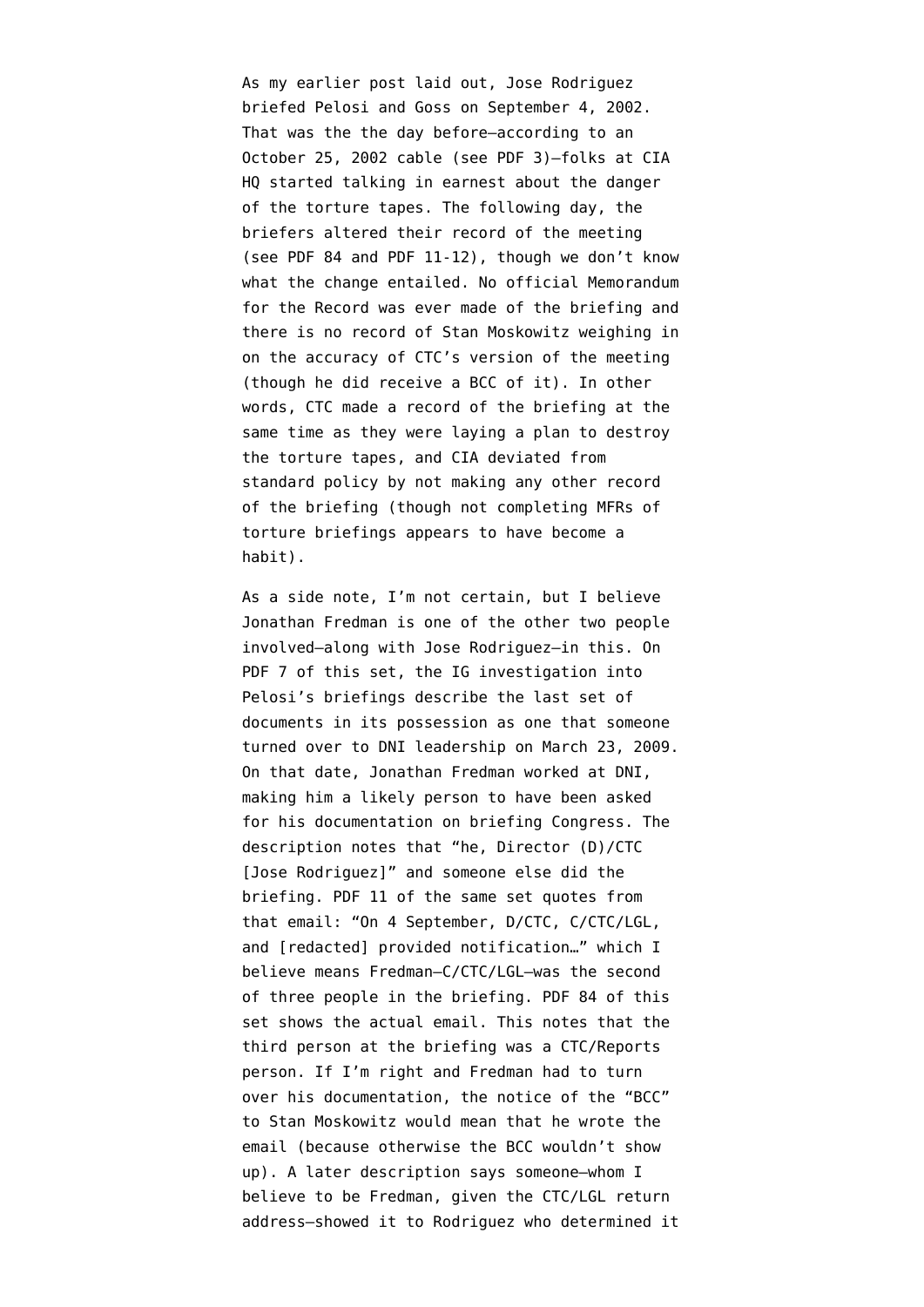to be "short and sweet." In other words, Fredman, one guy on the hook for translating (or mistranslating) DOJ's limits to the torturers in the field, may have been the guy helping Rodriguez to tweak that record of the briefing.

But the alteration of the email on the Pelosi-Goss briefing is not the only temporal tie between the destruction of the tapes and the claims about Congressional briefings. As the exchange of emails from [PDF 77-81](http://www.judicialwatch.org/files/documents/2010/CIApart6-06042010.pdf) makes clear, it took almost a month for the CIA to get around to finalizing a cable describing what happened when they briefed Bob Graham and Richard Shelby on September 27. In an email exchange dated October 24, there was some discussion about what should be included, with one email asking "Why not include the names–we did in the HPSCI cable." It appears that this person wanted Graham, Shelby, and their staffers named by name in the CIA's records (the draft of the cable at that point referred to them only by title, whereas later versions of the cable–see [PDF](http://www.judicialwatch.org/files/documents/2010/CIApart2-06042010.pdf) [88–](http://www.judicialwatch.org/files/documents/2010/CIApart2-06042010.pdf)include Graham and Shelby's names, and presumably those of their staffers). This exchange–the effort to tailor the record of Congressional notification–took place the day before CIA HQ tried to authorize the taping over of videotapes each day (see [PDF 3\)](http://www.aclu.org/files/assets/cia_release20100415_p01-09.pdf).

The pattern of discussion about Congressional briefing continued as CTC kept up its efforts to destroy the torture tapes. Just [two days before](http://emptywheel.firedoglake.com/2010/04/18/the-timeline-of-torture-tape-destruction-in-john-durhams-documents/) a meeting with George Tenet about destroying the torture tapes held on January 10, 2003, someone from CTC/LGL (perhaps Jonathan Fredman) forwarded the altered version of the cable recording CTC's version of the Pelosi briefing; the invite to the meeting with Tenet ([see PDF](http://www.aclu.org/files/assets/cia_release20100415_p19-27.pdf) [36\)](http://www.aclu.org/files/assets/cia_release20100415_p19-27.pdf) directs CTC to put together a report detailing, among other things, CTC's "plan to ensure that both the Hill and NSC will support the decision." (See [PDF 104-105\)](http://www.judicialwatch.org/files/documents/2010/CIApart6-06042010.pdf) And that email was forwarded again by CTC/LGL on June 27, 2003, [between the time](http://emptywheel.firedoglake.com/2010/04/18/the-timeline-of-torture-tape-destruction-in-john-durhams-documents/) CIA's Inspector General had interviewed John McPherson about the contents of the torture tapes on June 18 and when, on July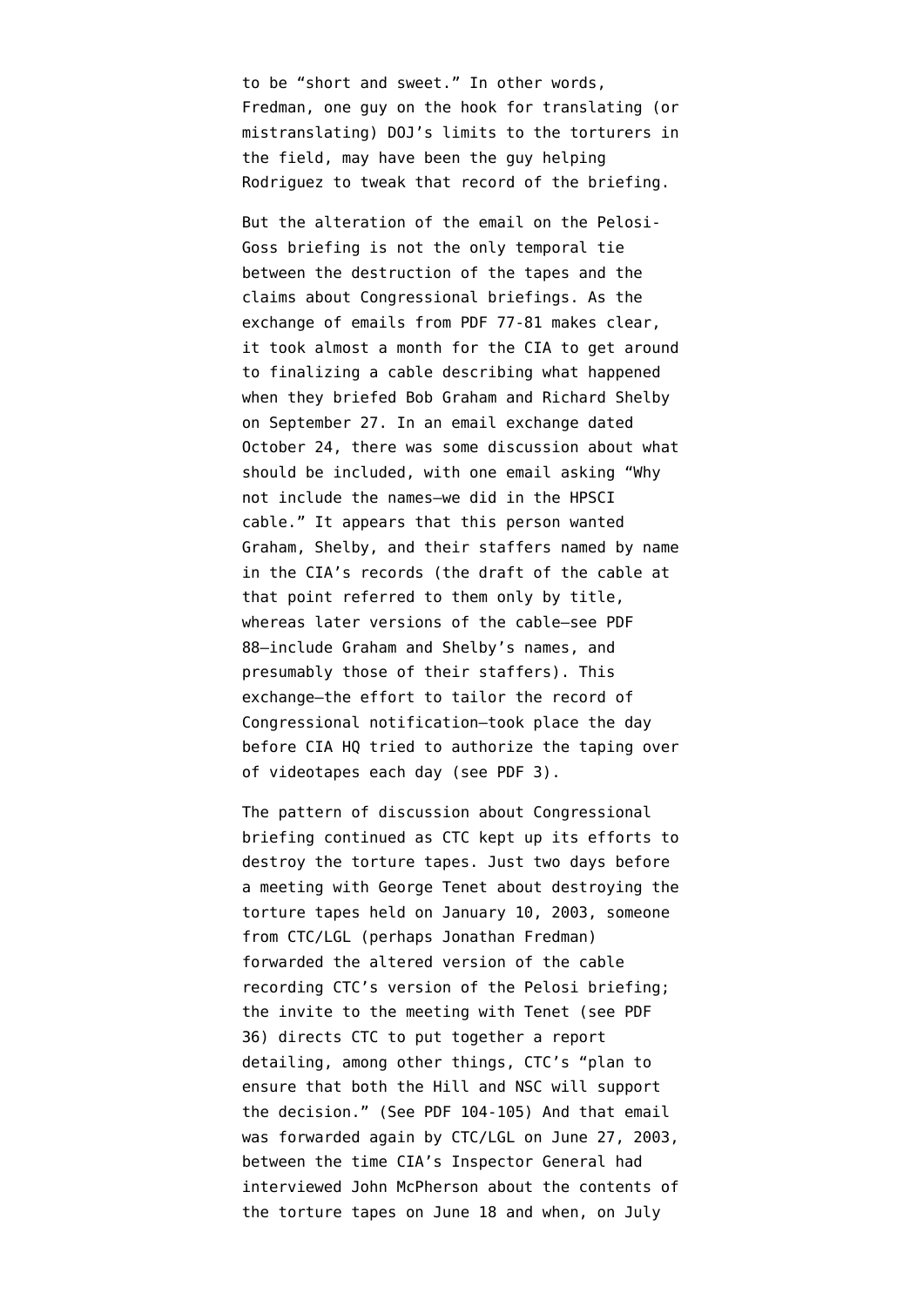18, 2003, operatives in the Field asked for instructions to destroy media again (recall that CIA had told Jane Harman they would destroy the torture tapes after the Inspector General concluded its review).

In other words, CTC kept pointing back to that cable–the one they had altered–purportedly recording the September 4, 2002 briefing as they made repeated attempts to destroy the torture tapes.

## Crazy Pete's Timely Briefing

Which brings us back to Crazy Pete Hoekstra's role in all of this. As you might recall, Crazy Pete is the guy who set off the witch hunt against Pelosi last year when–in response to widespread horror about the torture memos[–he](http://online.wsj.com/article/SB124044188941045415.html) [wrote a WSJ op-ed](http://online.wsj.com/article/SB124044188941045415.html) insisting that Congress was briefed on and had approved the torture.

> It was not necessary to release details of the enhanced interrogation techniques, because members of Congress from both parties have been fully aware of them since the program began in 2002. We believed it was something that had to be done in the aftermath of the 9/11 terrorist attacks to keep our nation safe. After many long and contentious debates, Congress repeatedly approved and funded this program on a bipartisan basis in both Republican and Democratic Congresses.

## [snip]

Members of Congress calling for an investigation of the enhanced interrogation program should remember that such an investigation can't be a selective review of information, or solely focus on the lawyers who wrote the memos, or the low-level employees who carried out this program. I have asked Mr. Blair to provide me with a list of the dates, locations and names of all members of Congress who attended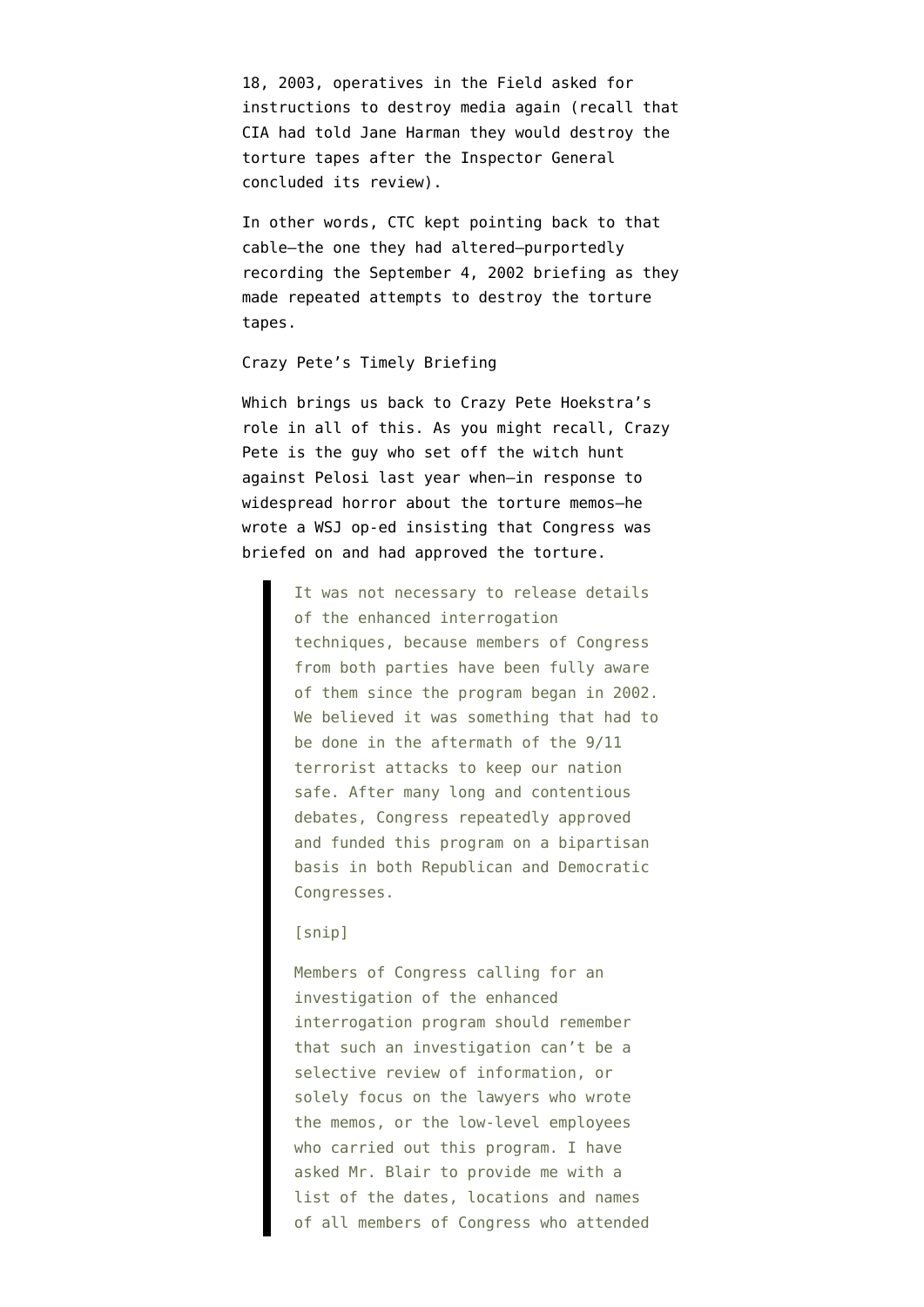briefings on enhanced interrogation techniques.

Any investigation must include this information as part of a review of those in Congress and the Bush administration who reviewed and supported this program.

Presumably, when he made this and subsequent claims about who had been briefed, he at least had some basis for the assertion that Democrats and Republicans in Congress had been briefed and had approved of the torture going back to 2002. He wasn't at those early briefings. So where did his (mistaken) certainty come from?

That leads me to a somewhat related question. What went on at Crazy Pete's briefing–a briefing for Crazy Pete alone, without his counterpart Jane Harman, who had long expressed opposition to destroying the torture tapes, or his own staff–on the very day CIA destroyed the torture tapes?

That's right. As I have noted in the past, Crazy Pete Hoekstra (and Duncan Hunter, in a separate briefing) got a "complete brief" on the torture program on November 8, 2005, the day the torture tapes were destroyed.

An MFR lacking real detail (see [PDF 32\)](http://www.judicialwatch.org/files/documents/2010/CIApart5-06042010.pdf) at least reveals that Office of Congressional Affairs head Joe Wippl and C/CTC/LGL (who I believe would still be Jonathan Fredman) gave the briefing. A number of chronologies on Member Briefings included in this FOIA set note that no staffers attended these two briefings (see, for example, [page 100 of this PDF](http://www.judicialwatch.org/files/documents/2010/CIApart2-06042010.pdf)), and those appear to be the only briefings for which CIA noted that no staffers attended. And note, minimal as the MFR on this is, it is one of just five or six briefings in the years before the torture tapes were destroyed for which CIA actually did do an MFR (one of the others is the briefing at which Pat Roberts okayed the destruction of the torture tapes).

In other words, this was one of the few torture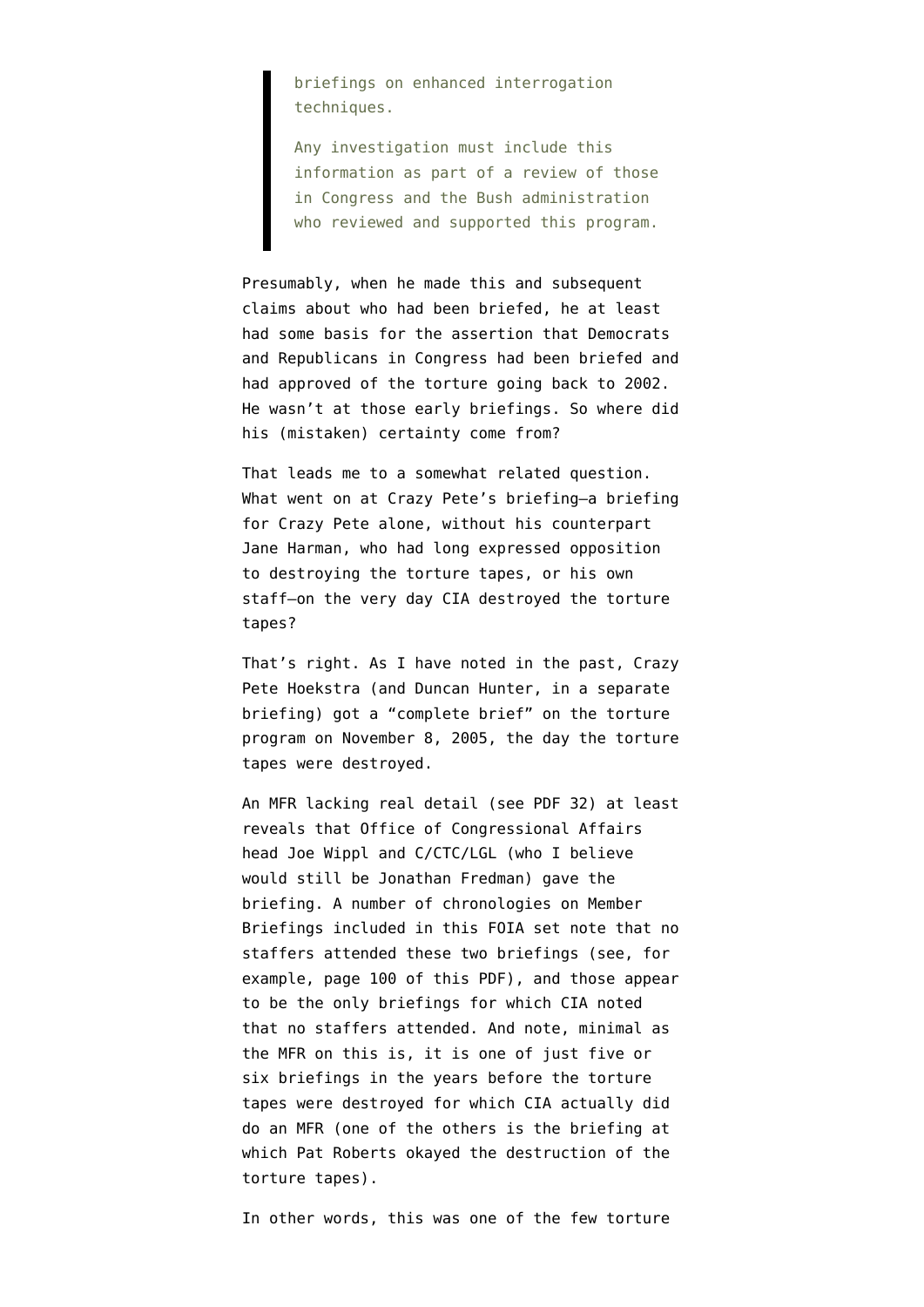briefings CIA's Office of Congressional Affairs saw fit to memorialize. They don't say what was briefed, really, but they've got proof that two men from the CIA briefed Crazy Pete and just Crazy Pete on something related to the torture program the day CIA destroyed the torture tapes.

It's not definitive they were talking about the torture tapes, mind you; after all, the torture apologists were in full court press trying to prevent McCain's Detainee Treatment Act from taking away all the torture toys.

But one more thing suggests there may be a connection. On the evening of the same day Crazy Pete got this briefing, the same day CIA destroyed the torture tapes, someone sent an email with a list of *all* Congressional briefings related to the torture program ([see page 90-92](http://www.judicialwatch.org/files/documents/2010/CIApart2-06042010.pdf) [of the second PDF\)](http://www.judicialwatch.org/files/documents/2010/CIApart2-06042010.pdf). It says only, "Per your request please find attached List of Members who have been briefed and a couple of other categories." The list is interesting for two reasons. First, because the email forwarded a list with some key errors, in that it listed Harman, not Pelosi, as having been briefed at the first torture briefing in September 2002 (with a handwritten note, "error, it is Pelosi per 145166″). It also includes an error that remained in the CIA's own records until last year, showing Goss, not Crazy Pete, as the Chair in a meeting in March 2005 (it's unclear the meeting with Harman happened; what appears to have happened instead is an extra briefing with Dick Cheney for Pat Roberts and Jay Rockefeller).

More interestingly, the Crazy Pete and Hunter briefings–which had taken place that very day–were already in the Excel spreadsheet showing all the briefings. It's as if they briefed Crazy Pete and Hunter just so they could print this out as part of a CYA attempt to say that Congress had approved the torture tape destruction. And maybe Crazy Pete and Hunter did just that.

The Briefings and John Durham's Investigation